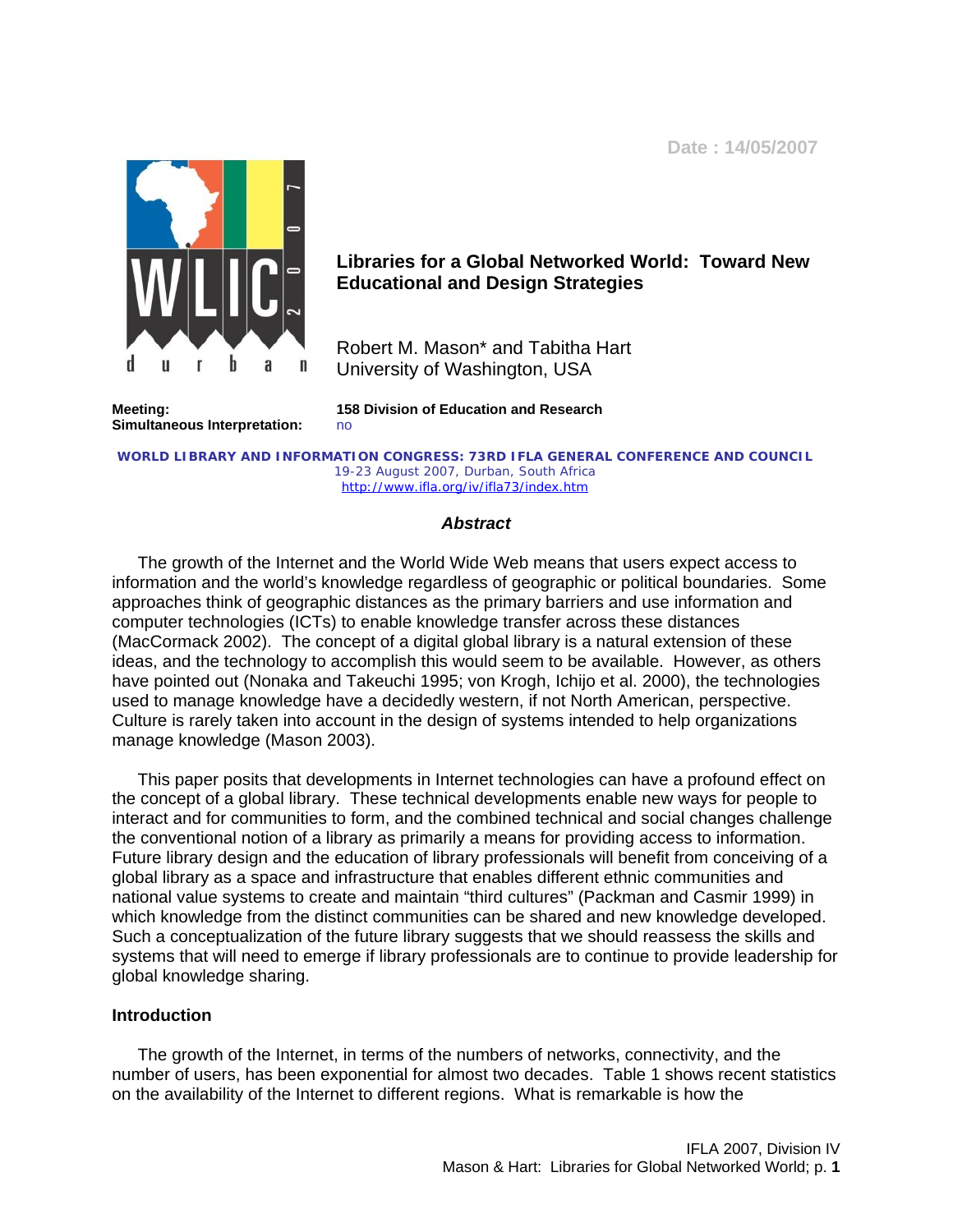predominance of usage is now arising in Asia rather than in Europe or North America, even though a lower percentage of the population in Asia has access. This situation means that even though the usage in North America and Europe may have led the digital revolution, the biggest changes in the future may come from Asia, which has the largest population.

The greater connectivity and the increasing scope of information available on the web have raised expectations for information and knowledge accessibility. The achievable ideal, many might argue, is that the information from anywhere in the world would be available from any location. Some libraries are approaching this by saying that the information in their collection is available "any time, any place" (Wilson 2001). In this ideal world for library access, geographic boundaries would no longer matter; a global digital library would enable the world's knowledge to be accessed from any place on the globe.

Global organizations have attempted to realize this vision of global accessibility of organizational knowledge, enabling access within their organization by those who need the knowledge, when they need it. To achieve this vision, many organizations have designed and implemented knowledge management systems (KMSs). For a knowledge-centric organization—an organization in which knowledge is the primary asset for creating and adding value—an investment in a KMS is seen as a basis for competitive advantage or a competitive necessity (Voelpel, Dous et al. 2005). The goal of a KMS is to support the creation, storage, transfer, and application of knowledge. The expectation is that by using computer-based KMSs, an organization can improve the effectiveness and efficiency of knowledge storage and transfer, two key steps in the process.

| <b>WORLD INTERNET USAGE AND POPULATION STATISTICS</b> |                                  |                                 |                                              |                               |                                        |                                                   |
|-------------------------------------------------------|----------------------------------|---------------------------------|----------------------------------------------|-------------------------------|----------------------------------------|---------------------------------------------------|
| <b>World Regions</b>                                  | <b>Population</b><br>(2007 Est.) | <b>Population</b><br>% of World | <b>Internet Usage,</b><br><b>Latest Data</b> | % Population<br>(Penetration) | <b>Usage</b><br>$%$ of<br><b>World</b> | <b>Usage</b><br><b>Growth</b><br>$2000 -$<br>2007 |
| <b>Africa</b>                                         | 933,448,292                      | 14.2 %                          | 33,334,800                                   | 3.6%                          | 3.0%                                   | 638.4 %                                           |
| <b>Asia</b>                                           | 3,712,527,624                    | 56.5 %                          | 398,709,065                                  | 10.7%                         | 35.8%                                  | 248.8%                                            |
| <b>Europe</b>                                         | 809,624,686                      | 12.3 %                          | 314,792,225                                  | 38.9%                         | 28.3%                                  | 199.5 %                                           |
| <b>Middle East</b>                                    | 193,452,727                      | 2.9%                            | 19,424,700                                   | 10.0%                         | 1.7%                                   | 491.4%                                            |
| <b>North America</b>                                  | 334,538,018                      | 5.1 %                           | 233,188,086                                  | 69.7 %                        | 20.9%                                  | 115.7 %                                           |
| Latin<br><b>America/Caribbean</b>                     | 556,606,627                      | 8.5%                            | 96,386,009                                   | 17.3 %                        | 8.7%                                   | 433.4 %                                           |
| <b>Oceania / Australia</b>                            | 34,468,443                       | 0.5%                            | 18,439,541                                   | 53.5 %                        | 1.7%                                   | 142.0 %                                           |
| <b>WORLD TOTAL</b>                                    | 6,574,666,417                    | 100.0%                          | 1,114,274,426                                | 16.9%                         | 100.0<br>%                             | 208.7%                                            |

**NOTES: (1) Internet Usage and World Population Statistics were updated on Mar. 10, 2007. (2) CLICK on each world region for detailed regional information. (3) Demographic (Population) numbers are based on data contained in the [world-gazetteer](http://www.world-gazetteer.com/) website. (4) Internet usage information comes from data published by [Nielsen//NetRatings,](http://www.nielsen-netratings.com/) by the [International Telecommunications Union,](http://www.itu.int/) by local NICs, and other other reliable sources. (5) For definitions, disclaimer, and navigation help, see the [Site Surfing Guide.](http://www.internetworldstats.com/surfing.htm) (6) Information from this site may be cited, giving due credit and establishing an active link back to [www.internetworldstats.com.](http://www.internetworldstats.com/) Copyright © 2007, Miniwatts Marketing Group. All rights reserved worldwide.**

**Table 1. Internet Usage and Population Statistics**,

from <http://www.internetworldstats.com/stats.htm> (accessed 2 May 2007)

Although a global digital library is not the same as a KMS for a global or multi-national organization, it is not a far stretch to imagine a network of "any time any place" libraries (Wilson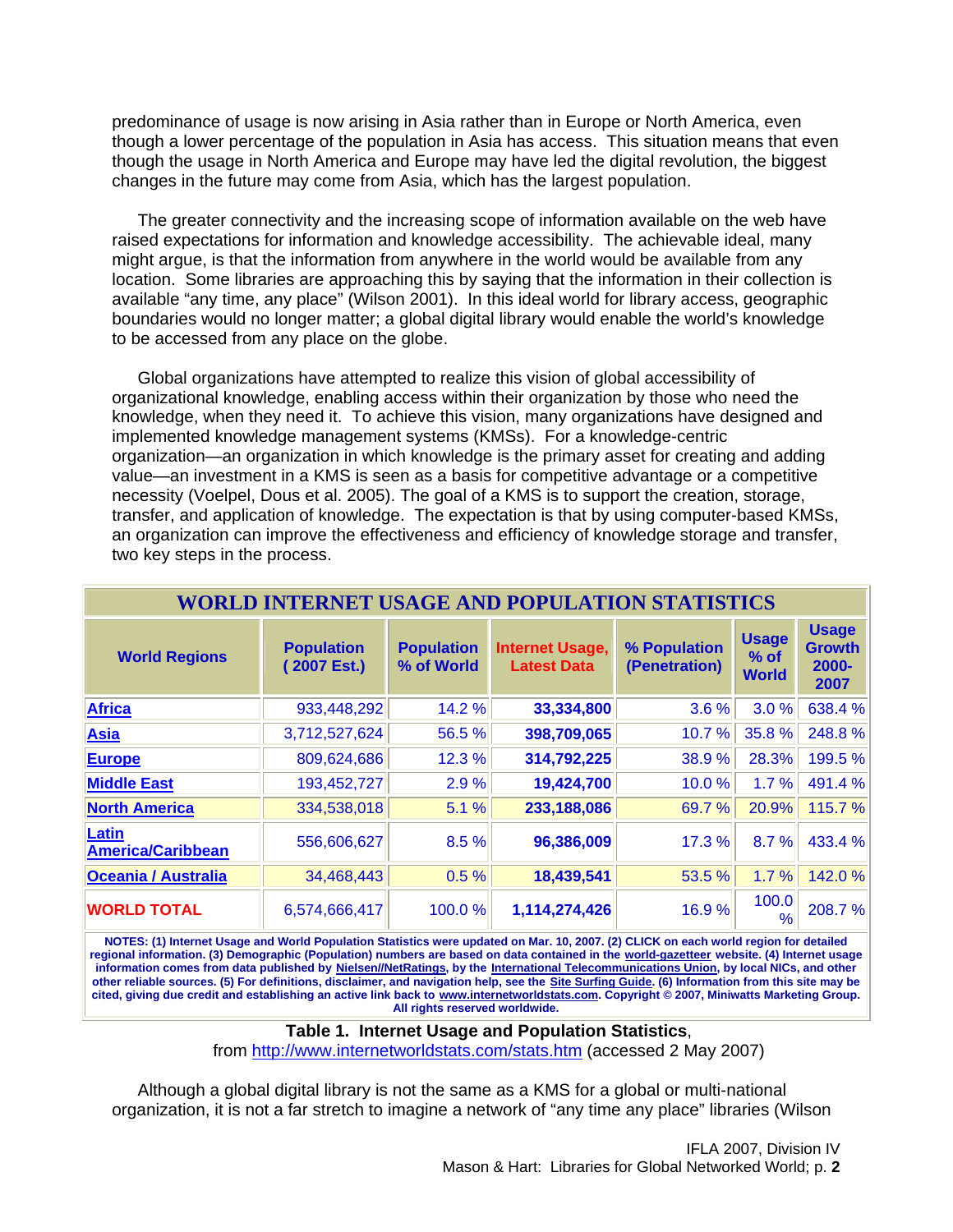2001) that would enable access to the collective digital knowledge stored in this network by anyone, anywhere. The technical capabilities are available for a global framework of a considerable subset of the libraries in the world. And, as shown in Table 1, such a network would make information accessible for many of the world's population.

However, the difficulties of realizing such a global digital library are not simply technical. There would be issues both of ownership and access rights and cultural distinctions in how knowledge is organized and presented. Culture, taken as the dominating attitudes and behavior that characterize the functioning of a group or community (e.g., a nation), would play a role.

The practical issue of ownership and electronic access has been handled by publishers with individual libraries or groups of libraries as subscriptions and even on a pay-per-view basis. The pricing and business models for such access to journals are still evolving (Cox 2002). This paper will not address this aspect of access and pricing. Instead, the focus is on cultural and related gaps that can inhibit the realization of a truly global digital library.

Recent studies have acknowledged the value of taking into consideration culture (the patterns of behavior and routines that arise from a community's set of shared values, language, and routines) as a way to be more effective in both the diffusion of new technology and the transfer of knowledge (Pauleen and Murphy 2005; Weir and Hutchings 2005; Hong, Easterby-Smith et al. 2006), and the need to take culture into account when thinking about libraries in a global context (Mason 2005). In these studies, the authors typically call for designs that take into account cultural differences or have the librarian serve as a boundary spanner (Mason 2005).

In the following sections, this paper argues that past views of a global digital library may be too limited. (Not wrong, but a vision that is too constraining for what is possible and likely.) Particularly, the paper suggests that the secondary effects from the rapid technical developments are an important input into our concepts of what a global digital library can become. These effects also challenge us to think anew about the roles of libraries and how we can accommodate cultural differences. Finally, with different roles and different approaches, professionals who seek to create and operate components of a global digital library may need skills, backgrounds, and preparation distinct from what has been mostly monoculture training and preparation.

#### **The Issues: What is different today?**

### *Global Network*

As shown by Table 1, the reach of the Internet is global. Although it began in the US and is unquestionably a western technology, its presence and growth is no longer limited to western cultures. Indeed, the majority of users now are outside the US, and the growth rates of other regions exceed that of North America.

The ubiquity of the Internet has accelerated the potential interaction of cultural values and practices. Two recent events involving kisses illustrate the potential for how conflict and misunderstanding can be magnified by the global network by which events become known and discussed.

In one event, Richard Gere repeatedly kissed the neck of a startled Shilpa Shetty, a wellknown Indian actress, on stage in New Delhi during a charity event to raise AIDS awareness.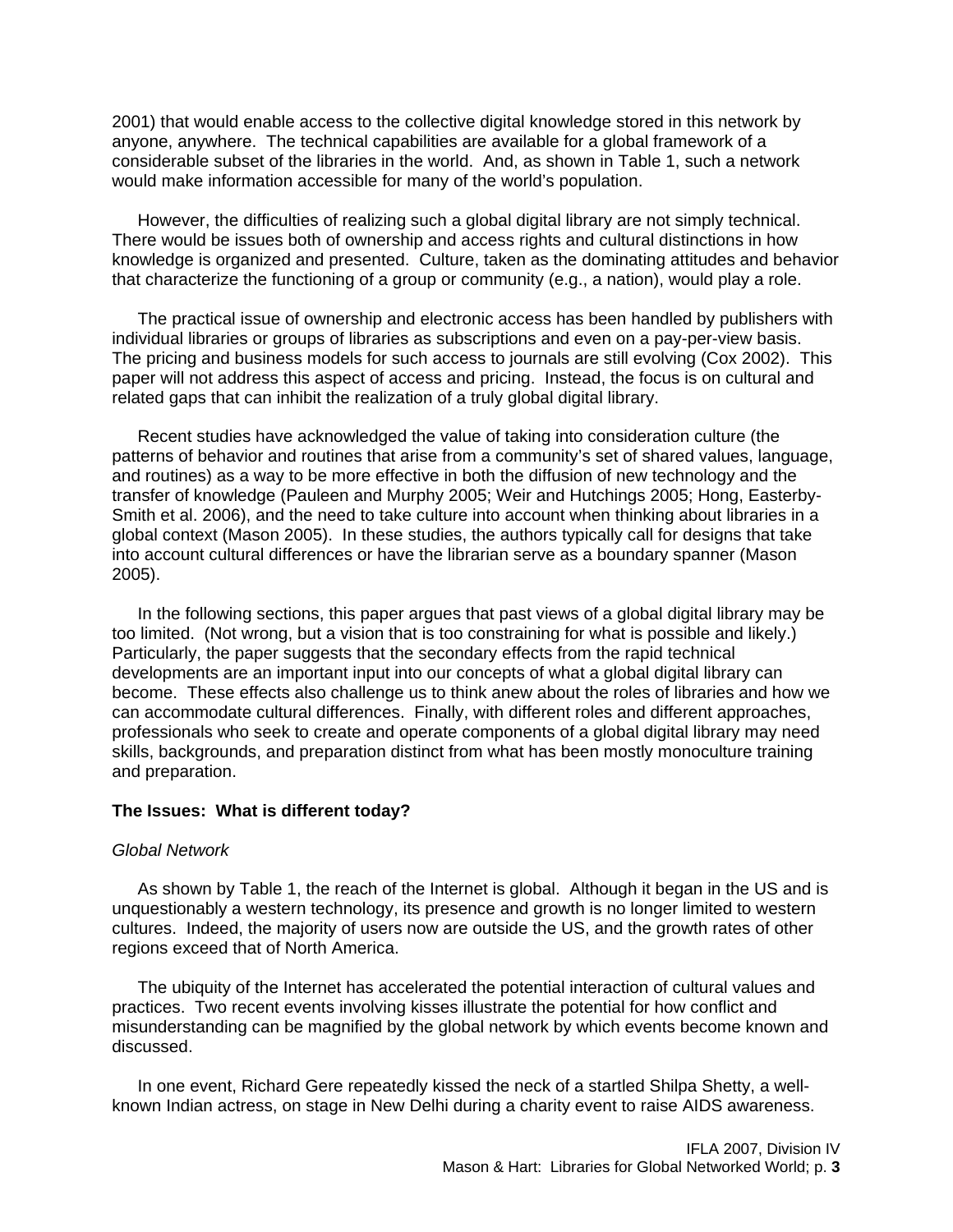The event was televised, and both Gere and Shetty were charged by a local magistrate for an act of public indecency. In the aftermath, Gere apologized, Shetty called for people to focus on the charity event itself, and the judge who issued the warrants for Gere's and Shetty's arrests has been transferred<sup>[1](#page-3-0)</sup>. The incident and its subsequent replaying on YouTube prompted worldwide discussion of how cultural values can clash. What is viewed as an innocent playful smooch by most western observers was seen by conservative Hindus as a vulgar and pornographic violation of local moral standards.

The second incident also involved a kiss—this one by Mr. Mamoud Ahmadinejad, the highly visible ultraconservative president of Iran. At a public ceremony honoring teachers, Mr. Ahmadinejad kissed the gloved hand of an elderly woman who had been one of his teachers. In the west, such an action would be seen as a respectful gesture honoring a former teacher, but in Iran, Mr. Ahmadinejad's kiss prompted in a strong reaction from local Islamic leaders, who accused him of indecency.

While both the Iranian president's action and the Gere-Shetty encounter illustrate violations of local customs (Vitello 2007), the significance of the events became magnified because of the high visibility of the incidents around the world. Not only were the text versions of the reports available in both electronic and print version, the rapid accessibility of videos of the Gere-Shetty kiss quickly created high interest among those who had ready access to the Internet. While the examples demonstrate the interconnectedness of the world and how quickly events in one geographic region can become known elsewhere, they also illustrate the difficulty of isolating cultural conflicts.

## *How Technology is Used: the Web 2.0 Concept*

 $\overline{a}$ 

The impact of this growth may not be in the connectivity itself (which is significant, as illustrated above) but in the secondary changes in behavior and values that such connectively seems to stimulate. The notion of Web 2.0 is both an emerging technical model and a social model.

The emerging technical model means that the evolutionary development of web technology enables new capabilities for users. Higher bandwidths mean that images and videos are more readily available, thus increasing the richness of the media accessible on the web. Additionally, users can label, or "tag," pages and information units. Consequently, the web becomes increasingly dense in terms of primary content (the text web pages, the images, and the video), the metadata of tags, and the linkages among sites and pages. Collectively, all three (primary content, metadata, and linkages) create a set of extraordinarily rich sources of information, so that becoming aware of the combination of the three dimensions presents opportunities for learning and for innovative connections among previously unassociated assemblages of facts and relationships.

The emerging social model is enabled by how people choose to use the evolving technical capabilities. The technical capabilities permit—even encourage—the formation of new social networks focused on particular interests or other shared characteristics, ranging from such simple concepts as attending the same school to more complex associations such as a shared interest in particular types of books or hobbies.

<span id="page-3-0"></span><sup>&</sup>lt;sup>1</sup> http://www.examiner.com/a-708862~Report \_ Judge\_in\_Gere\_Case\_Transferred.html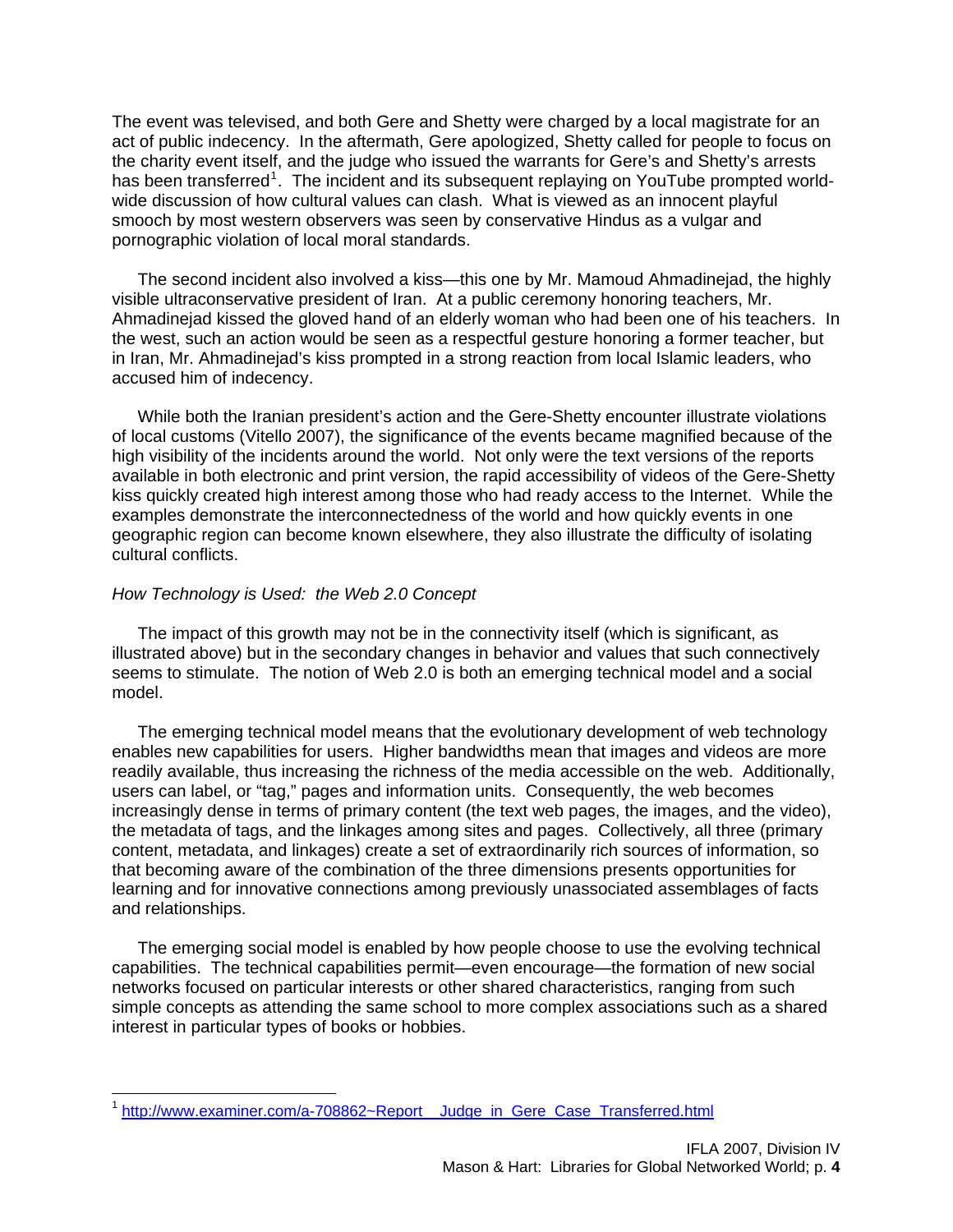The creation of open source software is becoming more popular and challenges the traditional idea of ownership of intellectual property. Networks of highly capable programmers devote hours of time to developing and maintaining software that is widely used and not "owned" in the traditional sense. For example, the operating system Linux was developed by Linus Torvalds in the early 1990s and made available without cost. Since then, software developers worldwide have been constantly improving it, and a few years ago it was reported to be the most widely used operating system for supercomputers<sup>[2](#page-4-0)</sup>. The notion of "ownership" in such software systems as Linux is based on a shared ownership and pride in a collective authorship. Such a social approach to intellectual property is a relatively new phenomenon, and its execution in the technical arena is both made possible and stimulated by what can be done through collaborative action through the Internet.

The new technical capabilities have spawned new forms of services that aggregate people with shared interests and characteristics. Social network sites and services, among them Facebook, MySpace, and others, provide a means by which individuals can maintain contact with others electronically. The virtual communities provide an alternative social outlet to faceto-face activities, and there is anecdotal evidence that it replaces email for the younger generation. One reporter describes her increasing use of Facebook as follows (Guzman 2007):

"I needed it constantly. I started to check the site as much as my e-mail. I shared my cell phone, address, gory details about my incompetence in the kitchen and every photo in which I don't look supremely unattractive (my friends' appearances notwithstanding). Browsing my friends' profiles became a habit. [Now] Facebook is my drug. My hub. My swirling vortex of social chaos. It lets me stay in touch on my own time, on my own terms. I sail its pristine blue and white pages with the wind at my back and a clear view of my social landscape. What was life before Facebook? Did I ever actually keep a real live photo album? Call friends at home -- on land lines? Send letters?

Forget e-mail and the Internet. Without Facebook, I'd feel ... shipwrecked."

The significance of these examples of social networking—one oriented toward software development, one purely social—suggests that what we are seeing is a new approach to using the Internet. It has become the meeting space—a virtual "third space" for gathering, beyond the physical workplace and the home—that goes beyond simply searching for and accessing information. The Internet is changing how we interact with each other, both for work and for recreation.

## **Nature of the Issue for Global Libraries**

 $\overline{a}$ 

The above examples suggest that we may want to rethink the potential role of a global digital library. While performing in a role similar to the roles of past libraries, the global digital library will be facing a constituency comprised of a different generation. Certainly the role of the library as access to information, as a bridge to opportunities that otherwise might not be open to those who are "underserved" by other societal institutions, will continue. But if there is to be a true global digital library, it will have to confront the challenges of making accessible information and knowledge that may be viewed locally as being in conflict with prevailing cultural practice or violating local moral standards. In short, local libraries that would participate in a global network of libraries—and thus provide their constituents with the benefits of access to global sources—

<span id="page-4-0"></span><sup>&</sup>lt;sup>2</sup> [http://www.forbes.com/home/enterprisetech/2005/03/15/cz\\_dl\\_0315linux.html](http://www.forbes.com/home/enterprisetech/2005/03/15/cz_dl_0315linux.html)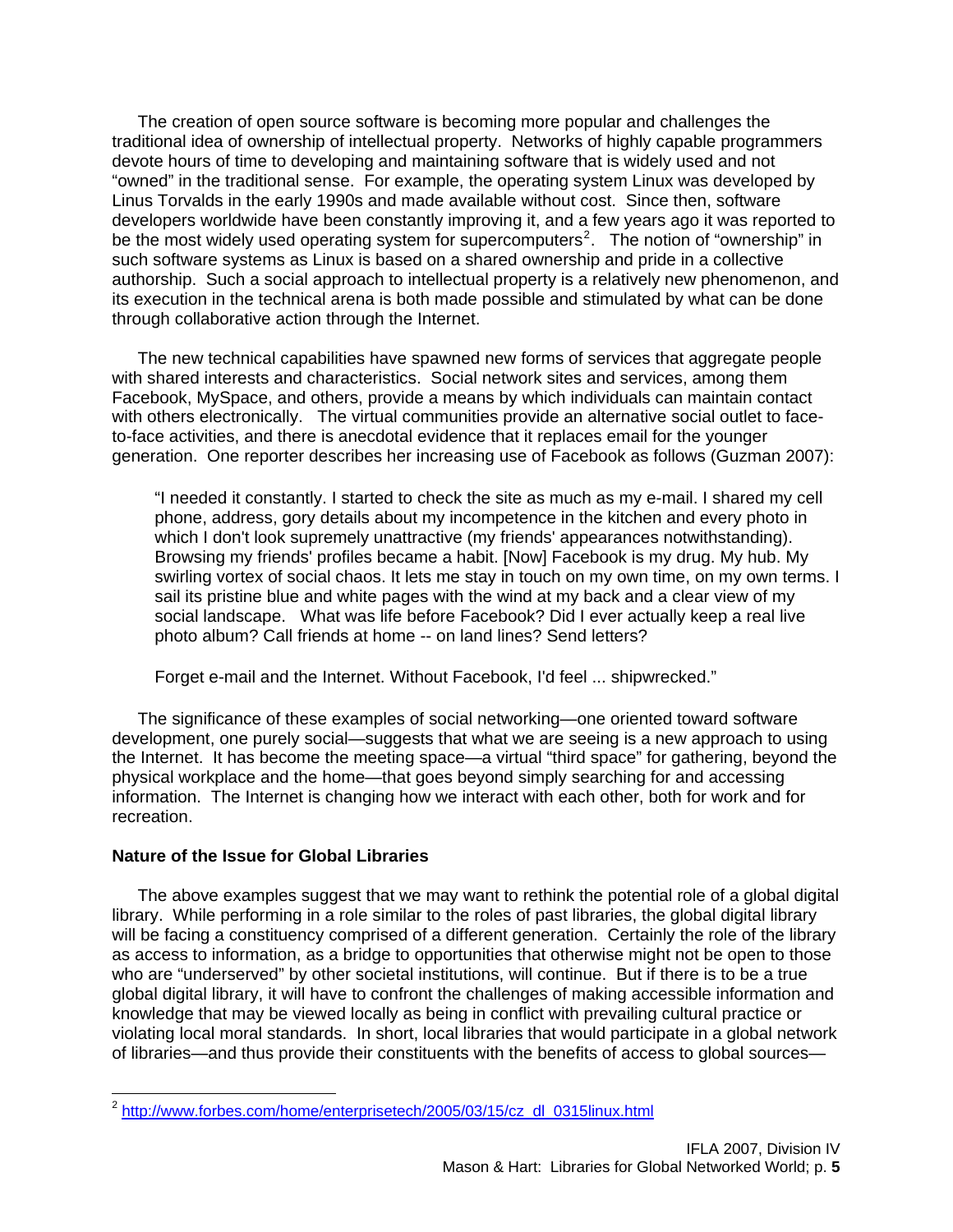will have to accommodate multiple cultures and different moral standards. How they manage this accommodation is a major challenge.

The second issue—the meaning of Web 2.0 for a global library—is more complex. In the new Internet environment, libraries may want to offer opportunities that go beyond the provision of access to information. Some observers believe that this is already happening, particularly at the local level, where user-responsive services are continually evaluated and changed to meet expectations (Miller 2005; Hastings 2007).

This raises the question of the role of the library, particularly the public library and the academic library, and how these may be evolving. (And we would argue that the global digital library would include public and academic libraries as essential components.)

The public library in western cultures has always been more than simply a repository of books available for loan: it has served as a community center, as a gathering place, and—at least in democratic societies—as a symbol or icon of upward mobility and opportunity for advancement. The academic library in most western cultures is seen as a source for scientific, cultural, and technical knowledge. However, there is not a universally accepted desired role for libraries. Much of the developed world tacitly assumes that sharing information generally is a positive, collectively beneficial process. Some cultures value information and knowledge differently, however. An ethnographic study of the use of library by native Maori determined that new Maori library users had difficulty accepting the fundamental purpose of a library. According to Duncker, the Maori felt that it was a violation of their core values for libraries to store and make accessible to many people their most valued knowledge, including Maori genealogical information. Such knowledge, considered tapu, or sacred, should be disseminated only in circumstances that respect the tapu nature of the knowledge (Duncker 2002). In some cultures, knowledge is valued only if it is shared sparingly; it loses value if it is readily accessible (Harrison 1995), much as many Western cultures view intellectual property.

Such perspectives present barriers to realizing the concept of a network of digital libraries that would enable the storage and transfer of knowledge electronically. Not only is there the barrier of converting the tacit aspects of cultural knowledge to more explicit expressions, there is the added barrier of the potential incompatibility of cultural values. If we are to have a global digital library, we must think in terms of structures and processes that enable these barriers to be overcome while simultaneously honoring cultural traditions.

## **Meeting the Challenge of Cultural Differences**

Past conceptual approaches have included boundary spanning, using a three level semiotic model proposed by Carlile (Carlile 2002; Carlile and Rebentisch 2003). In proposing such an approach to a global digital library, it has been argued that digital technologies can help with two levels of exchange between cultures. At the syntactic level, the library uses a shared language and vocabulary to bridge two cultures. At the semantic level, the digital library uses shared databases and thesauri to bridge the communication barriers between cultures. However, at the pragmatic level, machines are unable to bridge differences in power or to accommodate the differences in cultural values, and it is suggested that librarians become the essential boundary spanners (Mason 2005).

Reflection will show a dimensional problem with this approach. If we have N cultures, then we have  $N^2$  boundaries (one between each pair of cultures), thus a rapidly expanding number of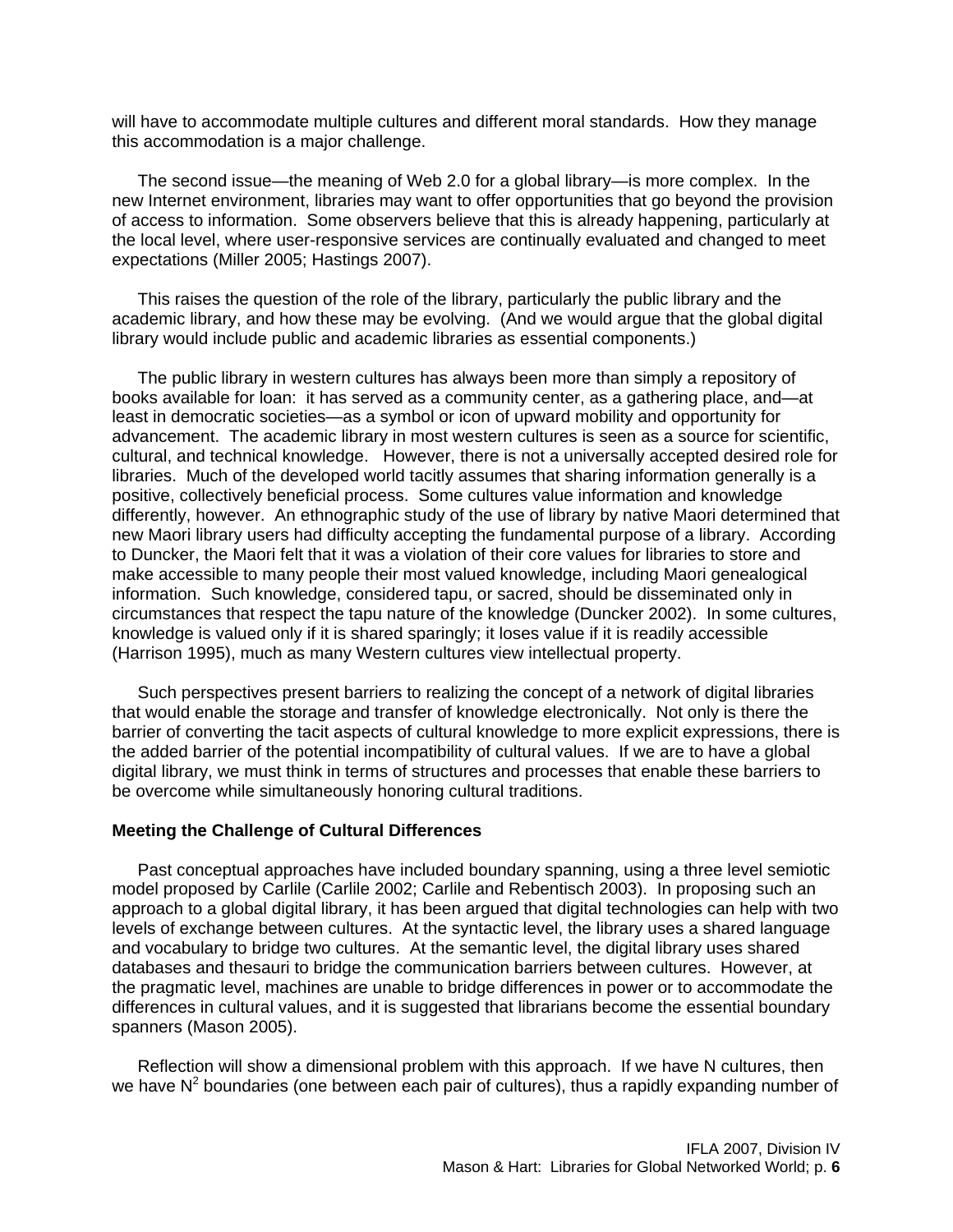"boundary spanners" required. Conceptually, this approach is one of accommodation, working bilaterally to bridge two cultures.

Instead of simply accommodating cultural differences, it may be more productive to exploit these differences to create new knowledge (Gadman and Cooper 2005; Pauleen and Murphy 2005). Accomplishing this would require a substantially different approach to designing the "interface" between cultures. Instead of trying to have professional librarians serve as boundary spanners, it may be more efficient and effective to establish systems, in the form of environments, that enable the creation of a "third culture" (Packman and Casmir 1999).

From the perspective of the semiotic model (Carlile 2002), this might be understood as a pragmatic level of boundary spanning. However, in this new third culture model, the approach is not one of accommodation. One culture is not transferred ethnocentrically from one context to the other, and one culture is not assimilated by another. Instead, the approach is to enable a situation in which a new culture is created from knowledge that is new to all the participants. The resulting amalgam is a culture that is shared by those who have worked together to build it T from the combined exchanges and interactions they have shared.

### *Examples from International Business*

The hybridization of cultures is a phenomenon that has been gaining attention by scholars interested in international communication and by those studying management of international organizations and globalization. Cultural hybridization is the combining of different cultural elements to form a new entity. One significant aspect of hybridization is that it is a more democratic—less hierarchical—than simply one culture adapting to another. All the parties take an active role in creating the new culture, and this lessens (if not negates) the traditional assumptions of assimilation or accommodation and the mostly dichotomous relationships of powerful-powerless/imperialistic-subjugated relationships (Pieterse 1995). The concept of hybridity is described as "a space of oblique signification where power relations are dialogically reinscribed," and "glocalization" is suggested as a more inclusive alternative to the more popular "globalization" (Kraidy 1999). The resulting culture is new, an original creation of the involved parties.

Packman and Casmir (1999) call the communication approach towards creating these new cultural products *third culture building*, and explain it as a process by which two different cultural groups form a third culture between them as their common ground, rather than completely imposing or adopting the original cultures in question. The result is something that incorporates elements of both cultures and yet remains separate and distinct from the originals. In terms of power, the democratic advantage of consciously taking a third culture building approach is clear as it "involves mutual learning, a cooperative dialogue and building experience rather than a one-sided attempt to be politically correct, or to simply assimilate" (Packman and Casmir 1999, p. 485). Through this communicative process, everyone must "[adjust or even forfeit] extant cultural norms and values [so that a new culture can be developed] where dialogue can freely exist and which is seen as beneficial to all of those involved" (p. 486). Though organizations can and should be true to their original values and products, they must at the same time be flexible and open enough to make changes that meet the culturally-rooted needs of their target markets.

Although such an approach can be a tremendous challenge, business ventures such as multi-national corporations (MNCs) have shown that it works and is preferred to other approaches (Hurt and Hurt 2005; Voelpel, Dous et al. 2005). The Hurt and Hurt study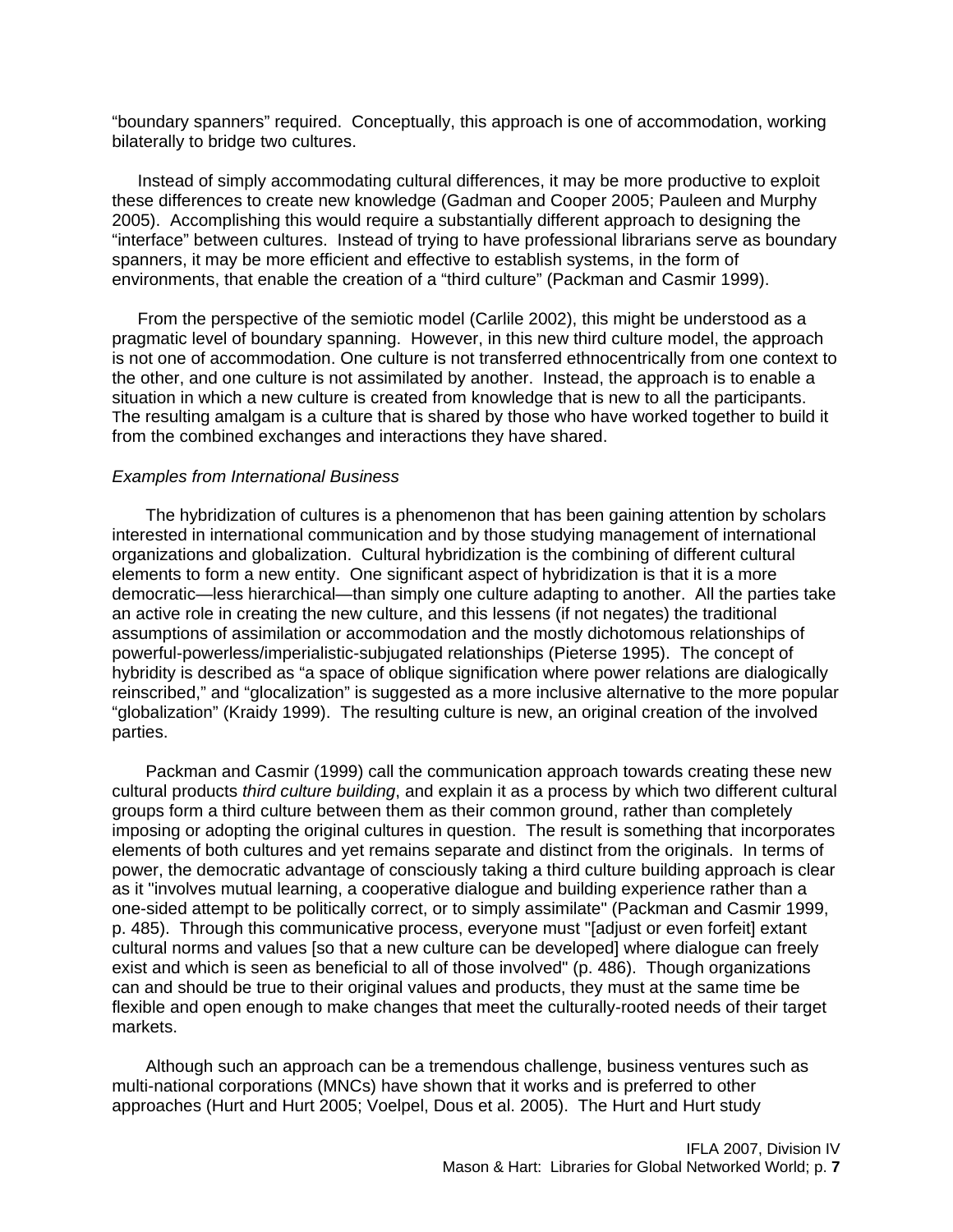documented the failure of an "ethnocentric" (37) approach to transferring of organizational knowledge and practices (the "original" model) from one cultural context to another ("local" model). In this case, "ethnocentric" signified the transfer of the company's knowledge and ways of doing things completely intact, assuming that the original model was the best or preferable way, and that what worked well in the original cultural context would, or should, work equally well in another. Both models were viewed as "sets of attitudes [and] responses… formed by different histories, national cultures, and administrative heritages." Rather than attempting to replace one with the other such that the process became "a confrontation of models" (38) that "created barriers to learning for both parties and block[ed], or slow[ed], knowledge transfer" (39), the managers representing the parent company attempted to revise their approach, taking a more collaborative tack, "the objective [of which] was not to make a qualitative difference between the two cultures, but create a company spirit in which what was essential to both French and Polish personnel was respected…" (43) The result of this was what the authors called a new "common space" or "common ground" (44) that incorporated practices and cultural identities of both groups. Not only did this space unify the workers, who had once been at odds with one another, but it also provided "a new frame of reference… through which the actors could make sense of their experience, as opposed to using their old frameworks to interpret events. In this common space, a platform of common knowledge was developed and a culture that was both tacit and explicit had been forged that could be transferred to new recruits." (44) [Note: After this success, however, the parent company abandoned this third-culture-building approach and returned to their ethnocentric model, the success of which was undetermined at the time of publication of the study. The authors observe that "MNCs are unrelenting in their attempt to maintain their tested business models" and are "impatient with diversity that seems to call into question the core of their operational effectiveness and will drive towards integration." (47) (Hurt and Hurt 2005)].

Another study examined the development of a global knowledge management system (KMS) for Siemens ICN, a division of the German-based electrical and telecommunications company (Voelpel, Dous et al. 2005). Although not labeled as a third culture building approach, the company's decision makers opted not to take the ethnocentric approach of creating their KMS in Germany and transferring it to their subsidiaries abroad. Instead, they developed the system called ShareNet through a process of repeated testing and feedback from Siemens employees across the world, "ensur[ing] that the system would benefit from the integration of a rich source of cross-cultural competencies at an early stage, which would serve as a cornerstone of the subsequent global rollout." (12) Highly satisfied with the approach, the authors determined that "the accumulated profit the knowledge-sharing system had generated for ICN accrued to approximately Euro 5 million." (Voelpel, Dous et al. 2005, p. 17)

In the ShareNet example, the authors termed the approach "glocal" (12). It can also be seen as a good example of third culture building in that ShareNet successfully incorporated elements of user needs, norms, and expectations from all user cultures, while simultaneously fostering mutuality and cooperation. Rather that forcing a German-centered KMS onto its subsidiaries and partner organizations, Siemens created one from the ground up that met everyone's needs and allowed for multiple approaches to knowledge creation and sharing.

## *Implications for a Future Global Library Network*

The business and commercial examples provide confidence that "third culture building" can be effective for organizations that share a goal. These examples demonstrate the concept, but they are several years old. The companies did not have the benefit of the emerging capabilities of today's Internet. Moreover, the talented young people that are creating their own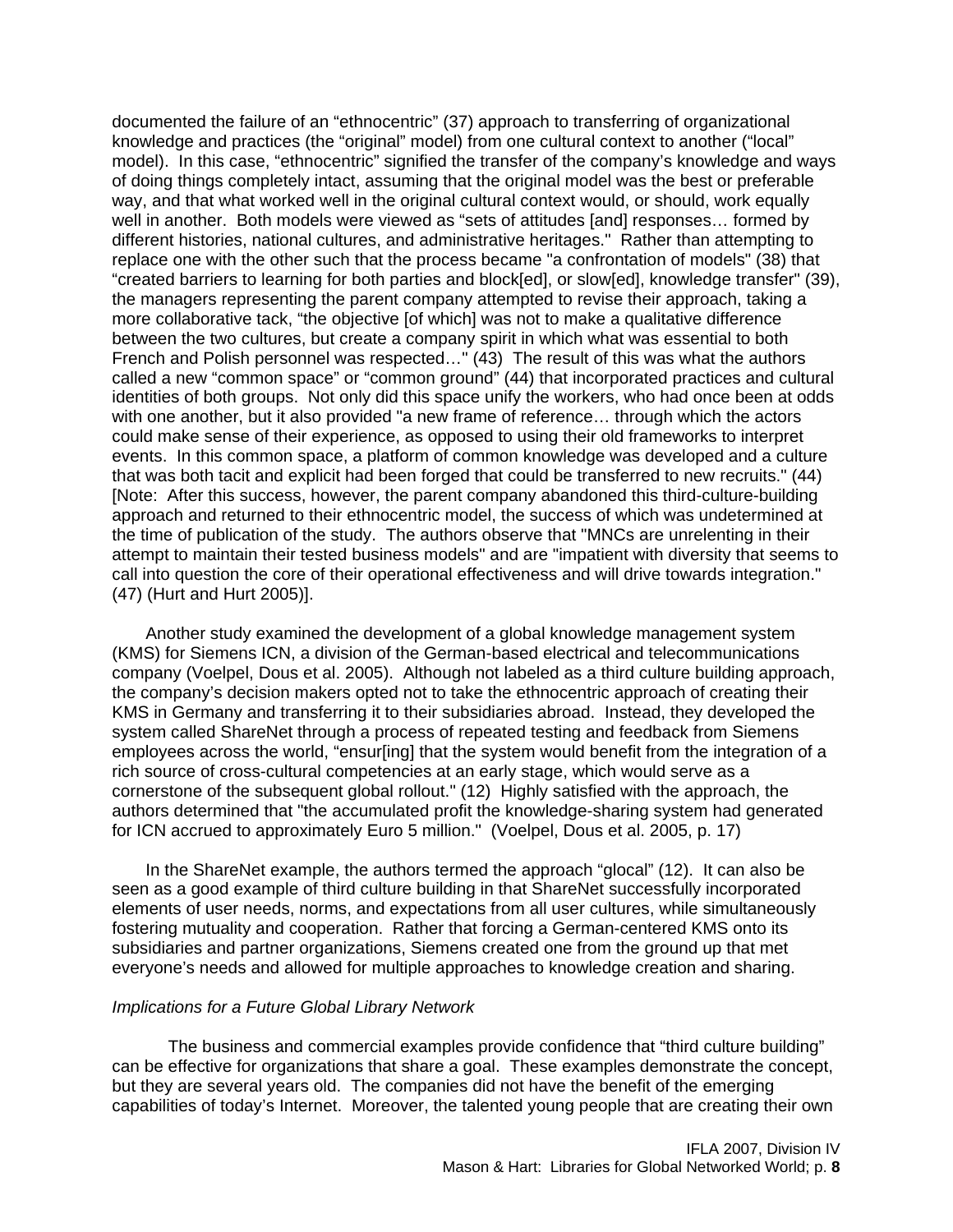social networks are paving the way for what can be accomplished. The design is not based on a traditional information system, however, but more the development of an infrastructure in which virtual spaces facilitate the connection of users in a plurality of values, styles, and knowledge sharing approaches.

## **Conclusion: Significance to Profession**

The realization of a global digital library is closer than ever. However, it will not happen with a complex interconnection of technologies, and it is unlikely that an ethnocentric transfer of "best" practices or knowledge will enable the realization of a single or even a network of libraries that meet this vision. However, by exploring how to exploit the second order capabilities of the Internet (Web 2.0), the global digital library can emerge. Collaboration by cultural institutions can provide virtual spaces for communities of professionals and users to build third cultures. As these third cultures emerge, the participants develop new cultural practices than transcend the individual ethnic and national cultural barriers. The new global digital library will not simply be a collection of resources that can be accessed seamlessly "any time, any where," it will become a place in which new knowledge is continually created and reformed for local users.

## **References**

- Carlile, P. R. (2002). "A pragmatic view of knowledge and boundaries: boundary objects in new product development." Organization Science **13**(4): 442-255.
- Carlile, P. R. and E. S. Rebentisch (2003). "Into the black box: the knowledge transformation cycle." Management Science **49**(9): 1180(16).
- Cox, J. (2002). "Pricing Electronic Information: A Snapshot of New Serials Pricing Models." Serials Review **28**(3): 171-175.
- Duncker, E. (2002). Cross-cultural usability of the library metaphor. Proceedings of the 2nd ACM/IEEE-CS joint conference on Digital libraries Portland, OR, ACM Press; International Conference on Digital Libraries archive.
- Gadman, S. and C. Cooper (2005). "Strategies for collaborating in an interdependent impermanent world." Leadership & Organization Development Journal **26**(1/2): 23.
- Guzman, M. (2007). "Cool parents opt out of Facebook." Retrieved 2 May 2007, 2007, from [http://seattlepi.nwsource.com/guzman/306442\\_netnative08.html](http://seattlepi.nwsource.com/guzman/306442_netnative08.html).
- Harrison, S. (1995). "Anthropological perspectives on the management of knowledge." Anthropology Today **11**(5): 10-14.
- Hastings, R. (2007). "Journey to Library 2.0 " Library Journal Retrieved May 2007, 2007, from <http://www.libraryjournal.com/article/CA6431957.html>.
- Hong, J. F. L., M. Easterby-Smith, et al. (2006). "Transferring Organizational Learning Systems to Japanese Subsidiaries in China\*." The Journal of Management Studies **43**(5): 1027.
- Hurt, M. and S. Hurt (2005). "Transfer of managerial practices by French food retailers to operations in Poland." Academy of Management Executive **19**(2): 36-49.
- Kraidy, M. M. (1999). "The Global, the Local, and the Hybrid: A Native Ethnography of Glocalization." Critical Studies in Mass Communication **16**(4): 256-277.
- MacCormack, A. (2002). Siemens ShareNet: Building a Knowledge Network. Cambridge, MA, Harvard**:** 27.
- Mason, R. M. (2003). "Culture-free or culture-bound? A boundary spanning perspective on learning in knowledge managment systems." Journal of Global Information Management **11**(4): 20-36.
- Mason, R. M. (2005). The critical role of librarian/information officer as boundary spanner across cultures. World Library and Information Congress: 71st IFLA General Conference and Council, Oslo, Norway.